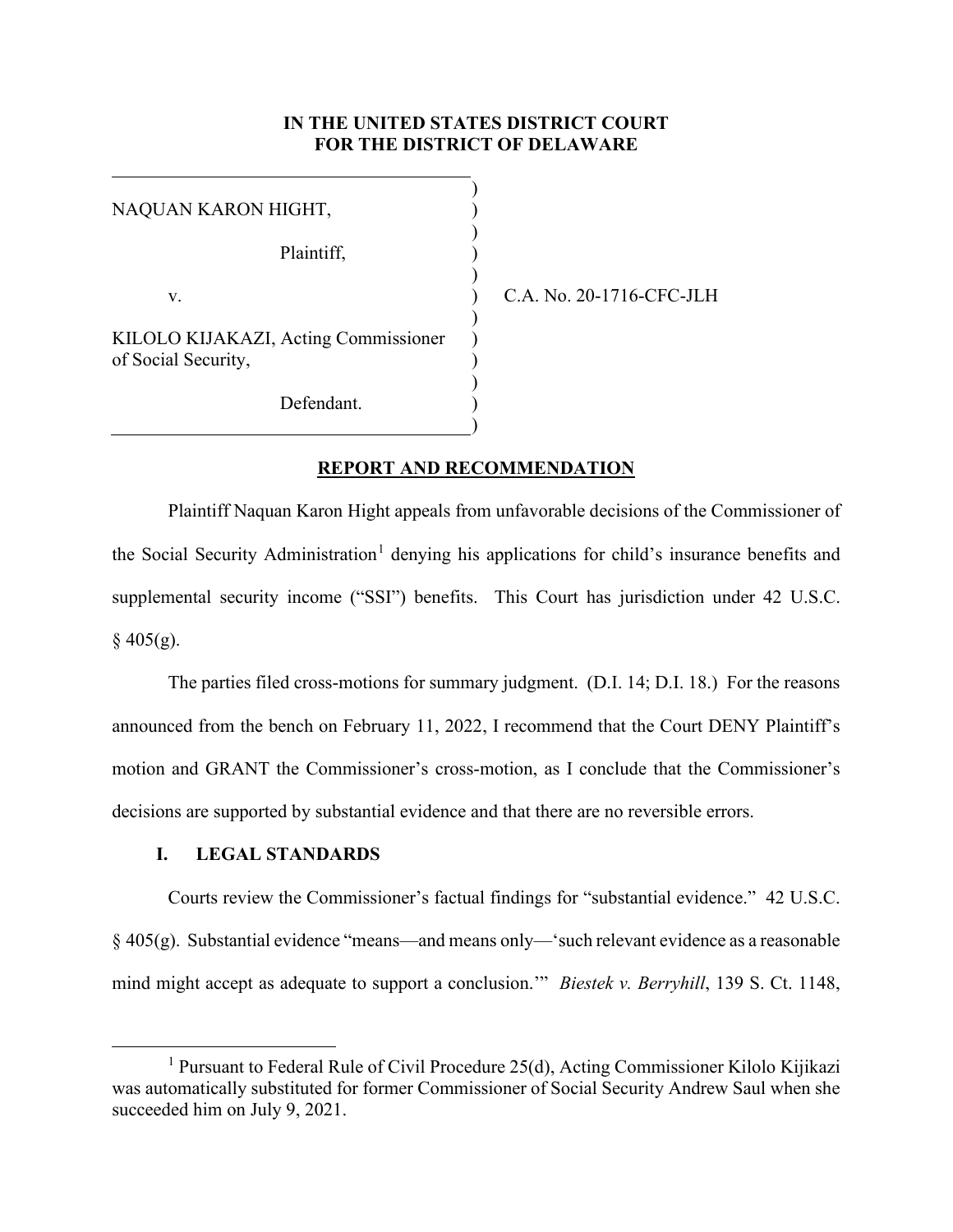1154 (2019) (quoting *Consol. Edison Co. v. NLRB*, 305 U.S. 197, 229 (1938)). In reviewing whether substantial evidence supports the Commissioner's findings, courts may not "re-weigh the evidence or impose their own factual determinations." *Chandler v. Comm'r of Soc. Sec.*, 667 F.3d 356, 359 (3d Cir. 2011); *see also Zirsnak v. Colvin*, 777 F.3d 607, 610–11 (3d Cir. 2014). In other words, reviewing courts must affirm the Commissioner if substantial evidence supports the Commissioner's decision, even if they would have decided the case differently.

To determine if a claimant is disabled, the Commissioner follows a five-step sequential inquiry. *See* 20 C.F.R. § 416.920(a)(4)(i)–(v). The Third Circuit has previously explained this sequential analysis, and the shifting burdens that attend each step, in detail:

> The first two steps involve threshold determinations. In step one, the Commissioner must determine whether the claimant currently is engaging in substantial gainful activity. If a claimant is found to be engaging in substantial gainful activity, the disability claim will be denied. In step two, the Commissioner must determine whether the claimant has a medically severe impairment or combination of impairments. If the claimant does not have a severe impairment or combination of impairments, the disability claim is denied. In step three, the Commissioner compares the medical evidence of the claimant's impairment to a list of impairments presumed severe enough to preclude any gainful work. If the impairment is equivalent to a listed impairment the disability claim is granted without further analysis. If a claimant does not suffer from a listed impairment or its equivalent, the analysis proceeds to steps four and five. Step four requires the ALJ to consider whether the claimant retains the residual functional capacity to perform his past relevant work. The claimant bears the burden of demonstrating an inability to return to his past relevant work. If the claimant does not meet the burden the claim is denied.

> If the claimant is unable to resume his former occupation, the evaluation moves to the final step. At this stage, the burden of production shifts to the Commissioner, who must demonstrate the claimant is capable of performing other available work in order to deny a claim of disability. The Commissioner must show there are other jobs existing in significant numbers in the national economy which the claimant can perform, consistent with his or her medical impairments, age, education, past work experience, and residual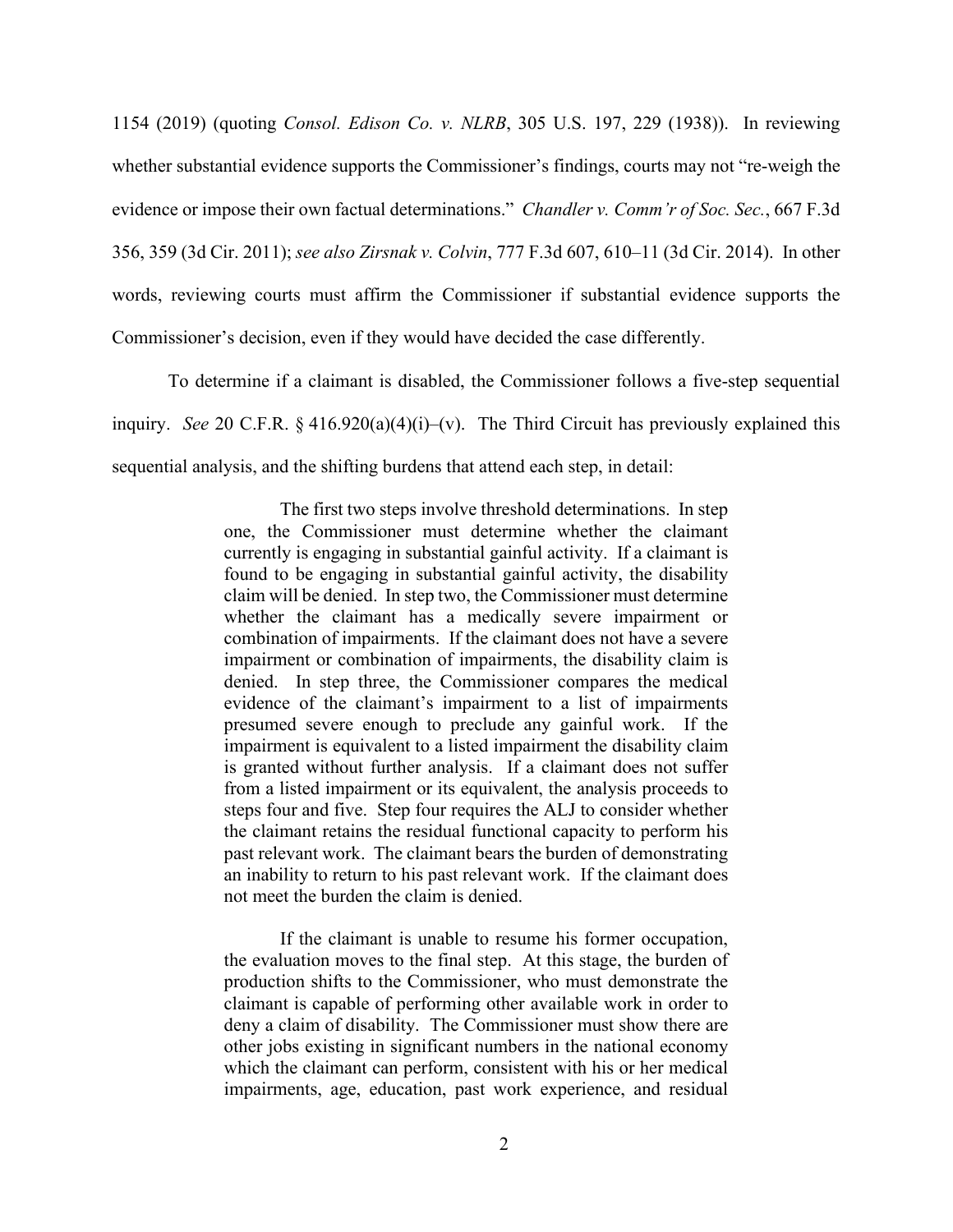functional capacity. The ALJ must analyze the cumulative effect of all the claimant's impairments in determining whether he is capable of performing work and is not disabled.

*Newell v. Comm'r of Soc. Sec.*, 347 F.3d 541, 545–46 (3d Cir. 2003) (internal citations omitted).

The analysis is identical whether an application seeks disability insurance benefits or supplemental

security income. *McCrea v. Comm'r of Soc. Sec.*, 370 F.3d 357, 360 n.3 (3d Cir. 2004).

## **II. DISCUSSION**

My Report and Recommendation was announced from the bench on February 11, 2022, as

follows:

I'm ready to give you my reports and recommendations on the cross-motions for summary judgment in *Hight v. Kijakazi* and the cross-motions for summary judgment in *Charlier v. Kijakazi*.

I will summarize the reasons for my recommendations in a moment. But before I do, I want to be clear that my failure to address a particular argument advanced by a party does not mean that I did not consider it. We have carefully considered the pertinent portions of the administrative record and the parties' briefs in both cases. I am not going to read my understanding of the applicable law into the record today; however, we will incorporate the rulings I am about to state into a separate, written document, and we will include a summary of the applicable law in that document.

I'll start with *Hight v. Kijakazi*. For the reasons that follow, I recommend that Mr. Hight's motion for summary judgment be denied and the Commissioner's cross-motion for summary judgment be granted.

Mr. Hight is a young man with severe mental disabilities. This appeal concerns his requests for child's insurance benefits and supplemental security income benefits. The ALJ issued two decisions at issue here. In her first decision, the ALJ addressed Hight's claim for child's insurance benefits and found that he was not disabled prior to November [] 2017, the date he turned twentytwo years old. In a second decision, the ALJ addressed Hight's claim for SSI and found that he was not disabled at any time after July 1, 2014, the date his prior student benefits were terminated. The two decisions reached similarly-grounded conclusions. Hight's briefing to this Court does not suggest that there are any differences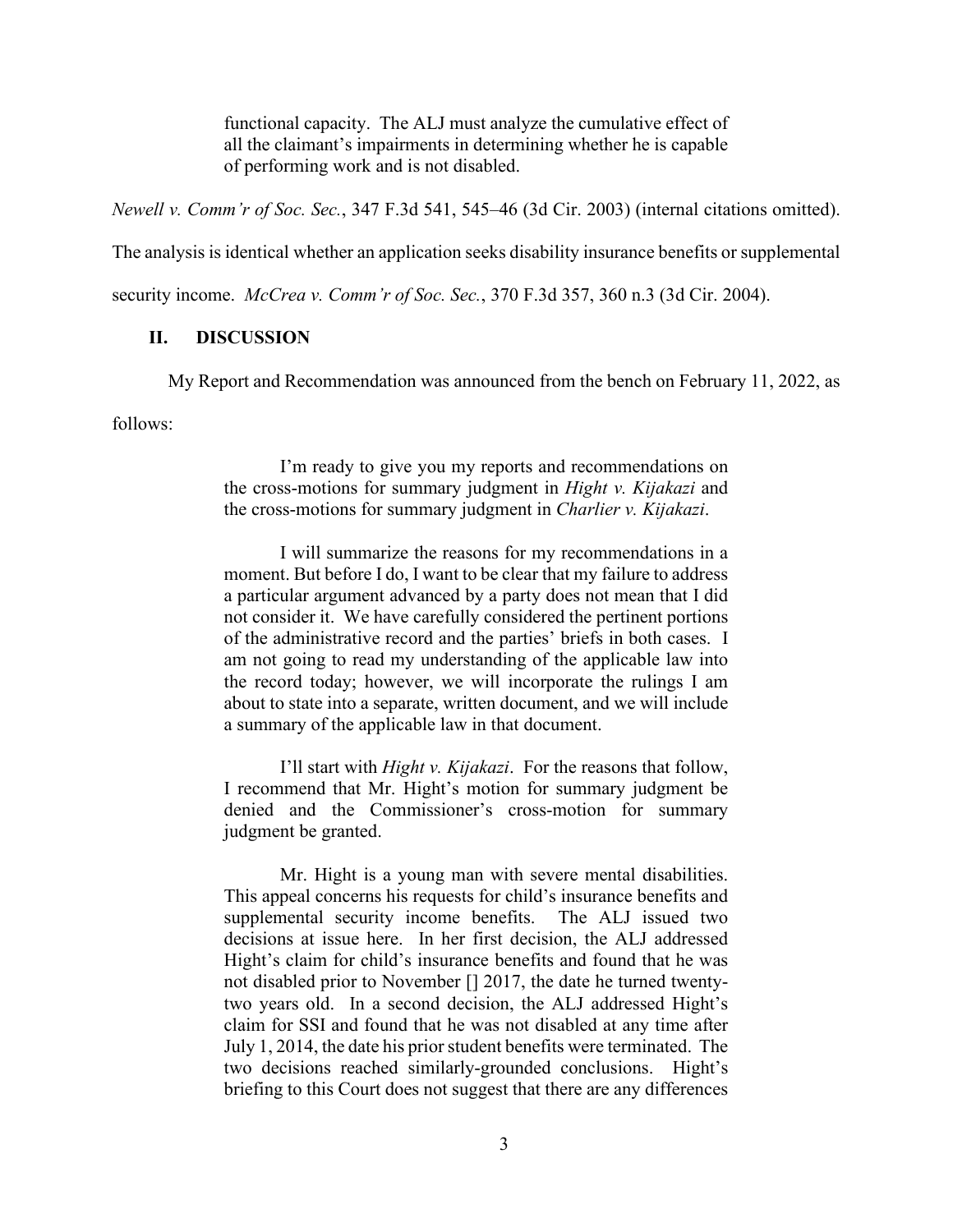between the ALJ's findings in the two decisions that are relevant to his arguments. Accordingly, I'll do as Hight does and treat them together.

Hight has never worked, but he graduated from high school and, at the time of the Commissioner's decision, he was living at home and was enrolled part time in community college. The ALJ found at step two that Hight had three severe impairments: autism spectrum disorder, attention deficit hyperactivity disorder (ADHD), and specific developmental learning difficulty.<sup>[2](#page-3-0)</sup> At step three, the ALJ found that Hight's impairments did not meet the standards for a listed impairment, so she went on to step four. $3$ 

At step four, she found that Hight had "the residual functional capacity to perform a full range of work at all exertional levels but with the following nonexertional limitations: he can never climb ladders, ropes, or scaffolds; he can have occasional exposure to extreme heat, extreme cold, vibrations, fumes, odors, dusts, gases, and poor ventilation; he can tolerate lights no brighter than a typical office setting and noise no louder than a typical office setting level; he is limited to simple, routine, and repetitive tasks, but not at production pace, for instance assembly-type work; he can perform simple work-related decisions; he can tolerate few changes in a routine work setting; he can frequently interact with supervisors and coworkers but only occasionally work in tandem with others; and he can occasionally interact with the public."[4](#page-3-2) At the last step, the ALJ found that a person with Hight's RFC could work as<sup>[, e.g.,]</sup> a laundry folder, a mail clerk, or a hand packager.<sup>[5](#page-3-3)</sup>

Hight challenges the ALJ's RFC determination. He argues that, in formulating the RFC, the ALJ failed to consider all of the psychosocial supports that Hight was receiving at home and school. In particular, Hight suggests that the ALJ failed to sufficiently consider the fact that he currently lives at home and that he receives more help at home and at school than a young adult without his impairments would generally receive. I disagree, and I conclude that the ALJ's decision is supported by substantial evidence and that there are no reversible errors.

<span id="page-3-0"></span><sup>&</sup>lt;sup>2</sup> (Transcript of Social Security Proceedings, D.I. 12 ("Record" or "R."), at 13, 32.)

<span id="page-3-1"></span> $3$  (*Id.*)

<span id="page-3-2"></span> $4$  (R. 15, 34–35.)

<span id="page-3-3"></span> $5$  (R. 19–20, 38–39.)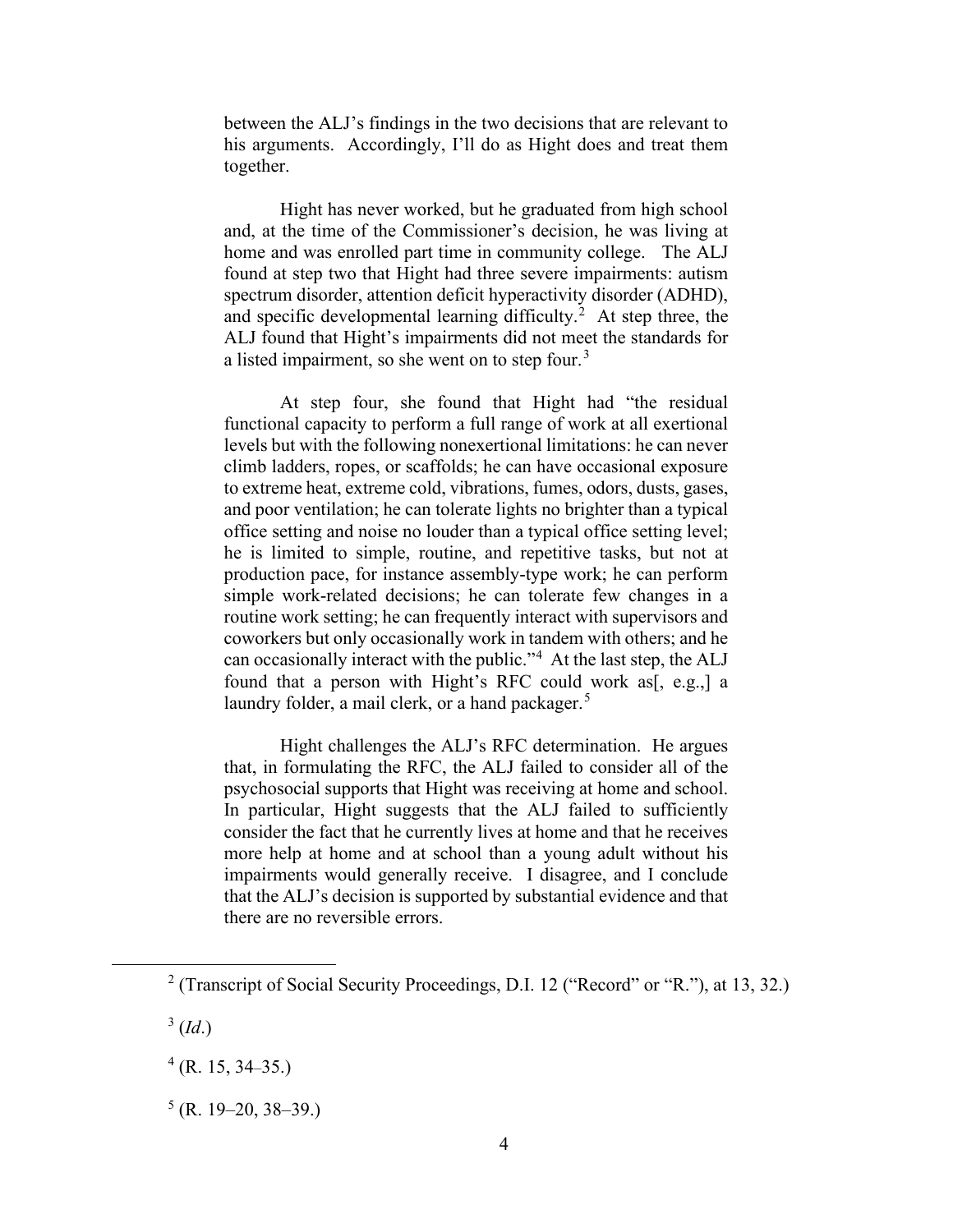To be clear, both sides agree that Hight has severe mental disabilities that cause symptoms. Moreover, no one disputes that an ALJ must consider evidence of help and accommodations a claimant receives, along with all of the other evidence, when formulating their RFC.<sup>[6](#page-4-0)</sup> Moreover, the law is clear that, when fashioning a claimant's RFC, the ALJ must set forth what the claimant can do expressed in the form of work-related functions—without any additional help or accommodations. Although Hight's argument to this Court is not entirely clear, he is incorrect to the extent that he is suggesting the ALJ was required to expressly reference or state the accommodations Hight receives at school in the RFC itself. The RFC is supposed to represent the most a claimant can do without accommodations.[7](#page-4-1)

In this case, the ALJ thoroughly reviewed the evidence including the evidence that Hight receives help at home and accommodations at school—and the ALJ explained why the evidence led to her conclusions that Hight had the capacity to do simple, routine, repetitive work that involved simple decisions, few changes in the routine, and limits on his social interaction.

There was substantial evidence to support the ALJ's RFC determination. The ALJ had evidence of Hight's daily activities, scholastic achievements (with some support), attempts to work, and conflicting medical and mental health opinions. It is true that the mental health professionals who assessed Hight opined that the accommodations he receives help his current level of functioning, but that does not necessarily lead to a conclusion that he would be completely unable to function without those accommodations. And there is no evidence that the help and accommodations that Hight receives are so crucial that it was unreasonable for the ALJ to credit the evidence that she credited.

<span id="page-4-0"></span><sup>6</sup> *See, e.g.*, SSR 11-2p, 76 Fed. Reg. 56263, 56266 (Sept. 12, 2011); 20 C.F.R 404.1545(a)(3), (e) ("In assessing the total limiting effects of your impairment(s) and any related symptoms, we will consider all of the medical and nonmedical evidence . . . ."); SSR 96-8p, 61 Fed. Reg. 34475, 34477 (July 2, 1996) ("The RFC assessment must be based on *all* of the relevant evidence in the case record, such as . . . Reports of daily activities," and "Need for a structured living environment . . . ." (emphasis in original)).

<span id="page-4-1"></span><sup>&</sup>lt;sup>7</sup> 20 C.F.R. § 404.1545(a); SSR 11-2p, 76 Fed. Reg. at 56266–67 ("[W]e consider how well the young adult would function without the extra help."); SSR 96-8p, 61 Fed. Reg. at 34477 ("[N]onexertional capacity must be expressed in terms of work-related functions.").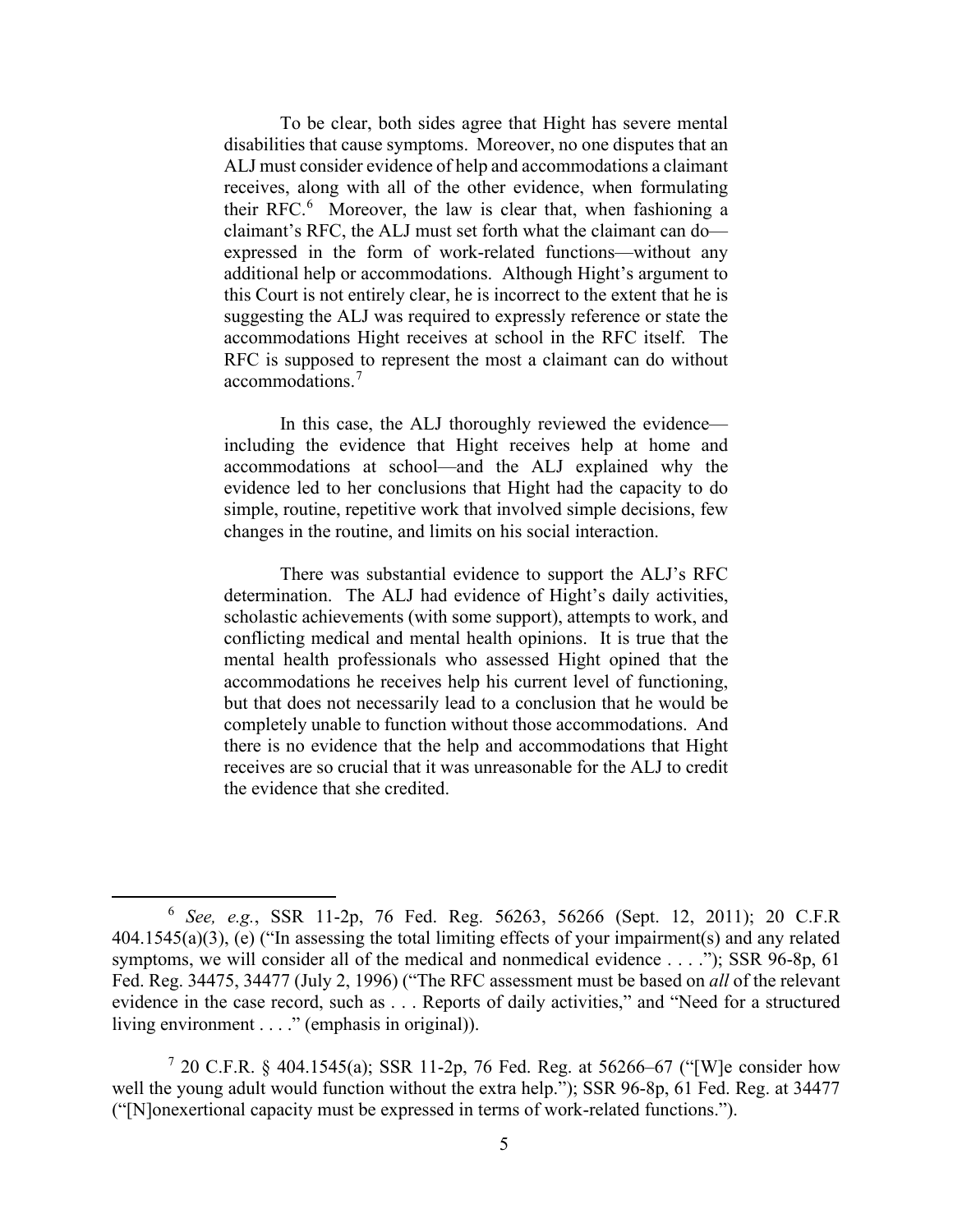This case is distinguishable from [*Grier v. Saul*]. [8](#page-5-0) In that case, the claimant was schizophrenic, and the only evidence of his successful functioning was when he avoided unfamiliar individuals and was supported by individuals who could ensure that he maintained compliance with medication that he needed to function.<sup>[9](#page-5-1)</sup> There, the Third Circuit held that the ALJ failed to explain and support her conclusion that he could function without such a supportive environment.<sup>[10](#page-5-2)</sup> In this case, the ALJ considered the fact that Hight was receiving psychosocial supports at home and school but pointed to other evidence, including Hight's daily activities, supporting her finding that Hight could nevertheless do simple, routine, repetitive work that involved simple decisions, few changes in the routine, and limits on his social interaction.

Hight does not identify any particular evidence he says the ALJ failed to consider or address in her step four analysis. Indeed, Hight acknowledges that the ALJ's step four analysis addressed the extra supports he receives.<sup>[11](#page-5-3)</sup> What Hight really seems to be suggesting is that the ALJ must have failed to consider the evidence of his current extra supports because she concluded that Hight could work in accordance with the limitations in the RFC without those supports. But that is nothing more than an argument that the ALJ should have weighed the evidence differently. This Court's role is not to reweigh the evidence; it is to determine whether the ALJ's findings are supported by substantial evidence. Substantial evidence "means—and means only—'such relevant evidence as a reasonable mind might accept as adequate to support a conclusion."<sup>[12](#page-5-4)</sup> Here, there was a wide variety of evidence that could persuade a reasonable ALJ that Hight was capable of some work with limitations but without the extra supports.

In sum, there was conflicting evidence and the ALJ considered all of it. I cannot say she did so unreasonably or illogically. Thus, I find no legal error.

<span id="page-5-2"></span><sup>10</sup> *Id.*

<span id="page-5-0"></span><sup>8</sup> 822 F. App'x 166 (3d Cir. 2020).

<span id="page-5-1"></span><sup>9</sup> *Id*. at 170–71.

<span id="page-5-3"></span> $11$  D.I. 15 at 15.

<span id="page-5-4"></span><sup>12</sup> *Biestek*, 139 S. Ct. at 1154.